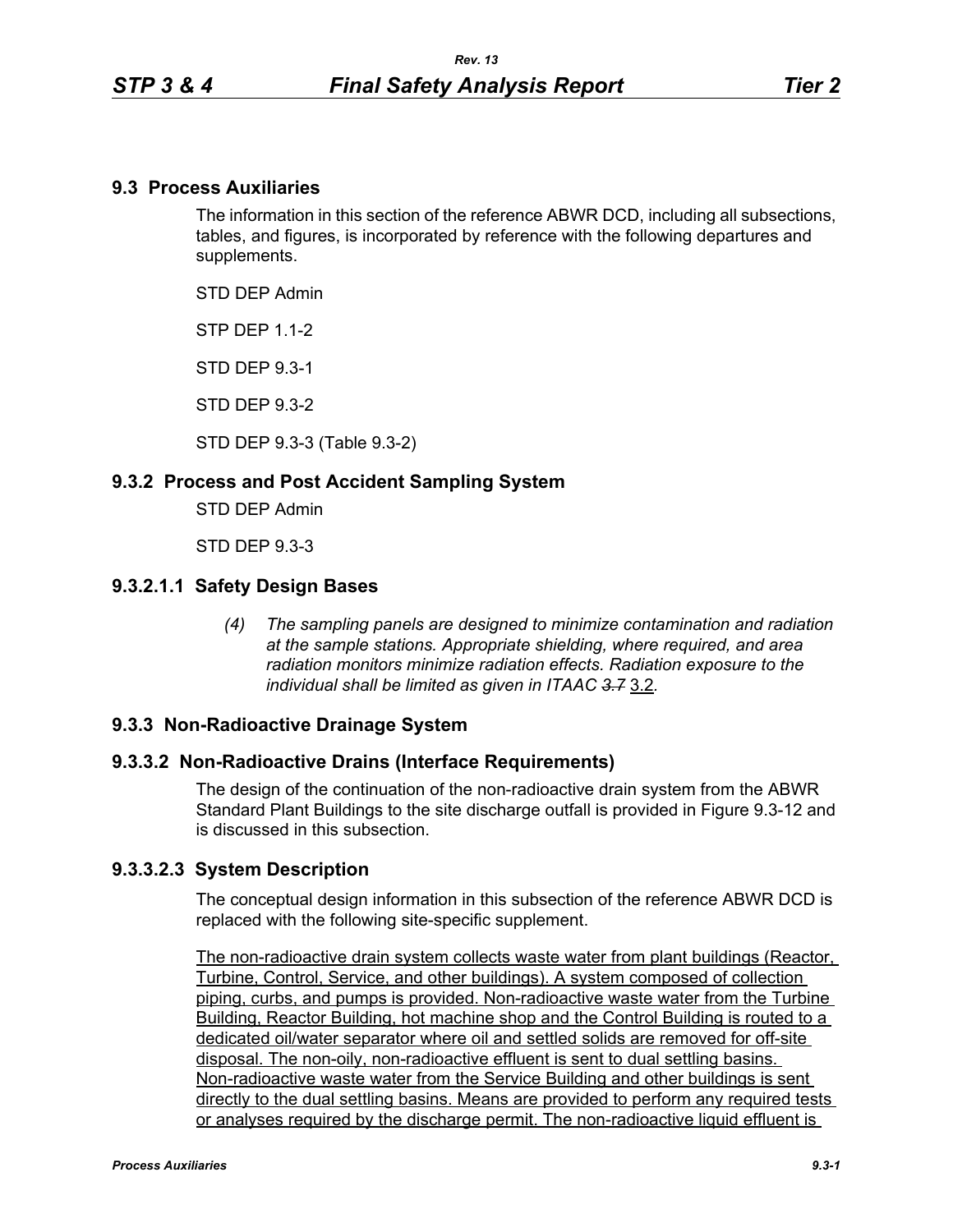discharged to the Main Cooling Reservoir through permitted outfall(s). If radioactivity levels exceed the limits for discharge, the flow from the non-radioactive drains has the capability to be diverted to the radioactive effluent portion of the radwaste system. Normally, if low levels of radioactivity are detected, it is quantified and discharged via the normal outfall. Higher levels of radioactivity may require a permitted "batch" discharge via the radwaste effluent radiation monitor. The non-radioactive drainage system is illustrated in Figure 9.3-12.

### **9.3.7 Service Air System**

The information in this section of the reference ABWR DCD, including all subsections, tables and figures, is incorporated by reference with the following departure

### **9.3.7.2 System Description**

STD DEP 9.3-2

*The SAS provides compressed air for tank sparging, filter/demineralizer backwashing, air-operated tools and other services requiring air of lower quality than that provided by the IAS. Breathing air requirements are provided by the SAS.* The Breathing Air System (BAS) is discussed in Subsection 9.3.7.6.

> *Pressure (design) 0.69* 0.87 *MPa Dewpoint (°C)* no requirement

# **9.3.7.6 Breathing Air System**

### **9.3.7.6.1 Design Bases**

### **9.3.7.6.1.1 Safety Design Bases**

The BAS is classified as non-safety related with the exception of the primary containment isolation function.

**Service Air**

The primary containment penetration of the BAS is equipped with a locked closed manual isolation valve outside and a locked closed manual isolation valve inside containment (GDC 56). The BAS primary containment penetration and associated isolation valves are designed to Seismic Category I, ASME Code, Section III, Class 2, Quality Group B and Quality Assurance B requirements.

# **9.3.7.6.1.2 Power Generation Design Bases**

The functions of BAS are to provide the following:

- *(1)* Supply low pressure breathable air for use by workers during periods when actual or potential airborne contamination exists.
- *(2)* A means for charging high pressure self-contained breathing apparatus.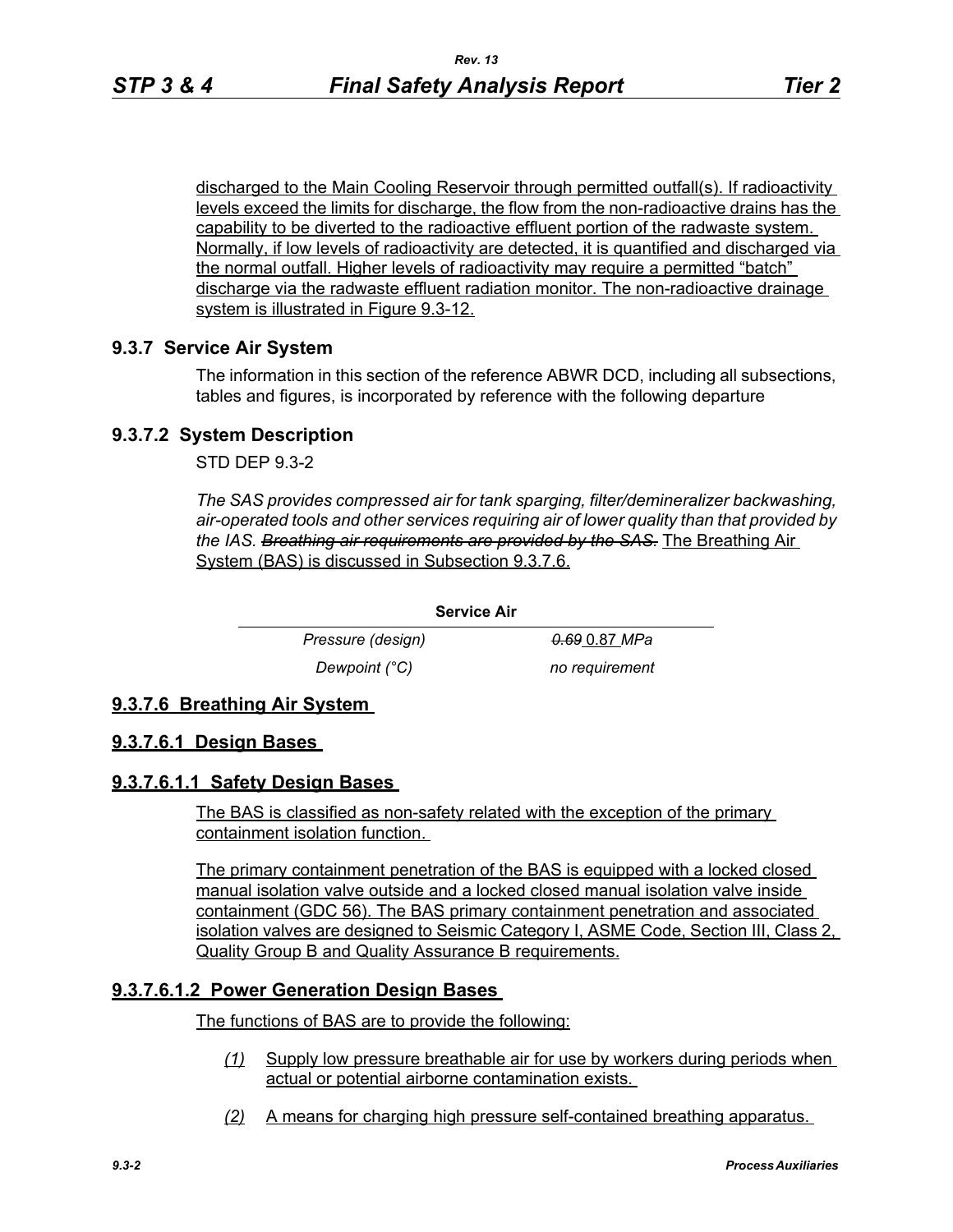# **9.3.7.6.2 System Description**

The BAS is designed to provide compressed air of suitable breathing quality for nonsafety-related functions.

The BAS provides a continuous supply of low pressure breathing air for protection against airborne contamination while performing maintenance inspection and cleaning work. The BAS also provides a means for charging high pressure self-contained breathing apparatus.

The BAS is sized to provide 100% of the peak air consumption using the bottled breathing air supply and a portable permanent breathing air compressor supply system, as needed. The compressors(s) will be of the oil-less, breathing air type.

The BAS is also sized to charge high pressure self-contained breathing apparatus.

The BAS flow diagram is shown in Figure 9.3-10.

The BAS process quality requirements are listed below.

| <b>Breathing Air</b>                                                                        |                     |
|---------------------------------------------------------------------------------------------|---------------------|
| Pressure (design of BAS)                                                                    | 689 kPaG            |
| Pressure (design of self-contained breathing<br>apparatus charging)                         | 17.23 MPaG          |
| <b>ANSI Compressed Gas Association (CGA)</b><br>7.1-1997, "Commodity Specification for Air" | Air Quality Grade D |

**Breathing Air**

The BAS is designed to meet applicable regulatory requirements regarding limiting personnel exposure to airborne radioactivity and maintaining breathing air quality, including those defined by the NRC in 10 CFR 20 and Occupational Safety and Health Act Requirements (OSHA) in 29 CFR 1910. In addition, the BAS design is consistent with Regulatory Guide 8.15.

The BAS containment and penetration and associated isolation valves are designed to Seismic Category I, ASME Code, Section III, Class 2, Quality Group B and Quality Assurance B requirements.

The bottled breathing air supply and a portable or permanent breathing air compressor supply system, as needed,are operated during normal operation.

Outside and inside primary containment manually-operated valves are kept closed and locked during normal plant operation. During refueling, the valves are opened to provide air inside the containment. This arrangement meets GDC 56, Option (1).

# **9.3.7.6.3 Safety Evaluation**

The availability of breathing air is not required to assure any of the following:

*(1)* Integrity of the reactor coolant pressure boundary.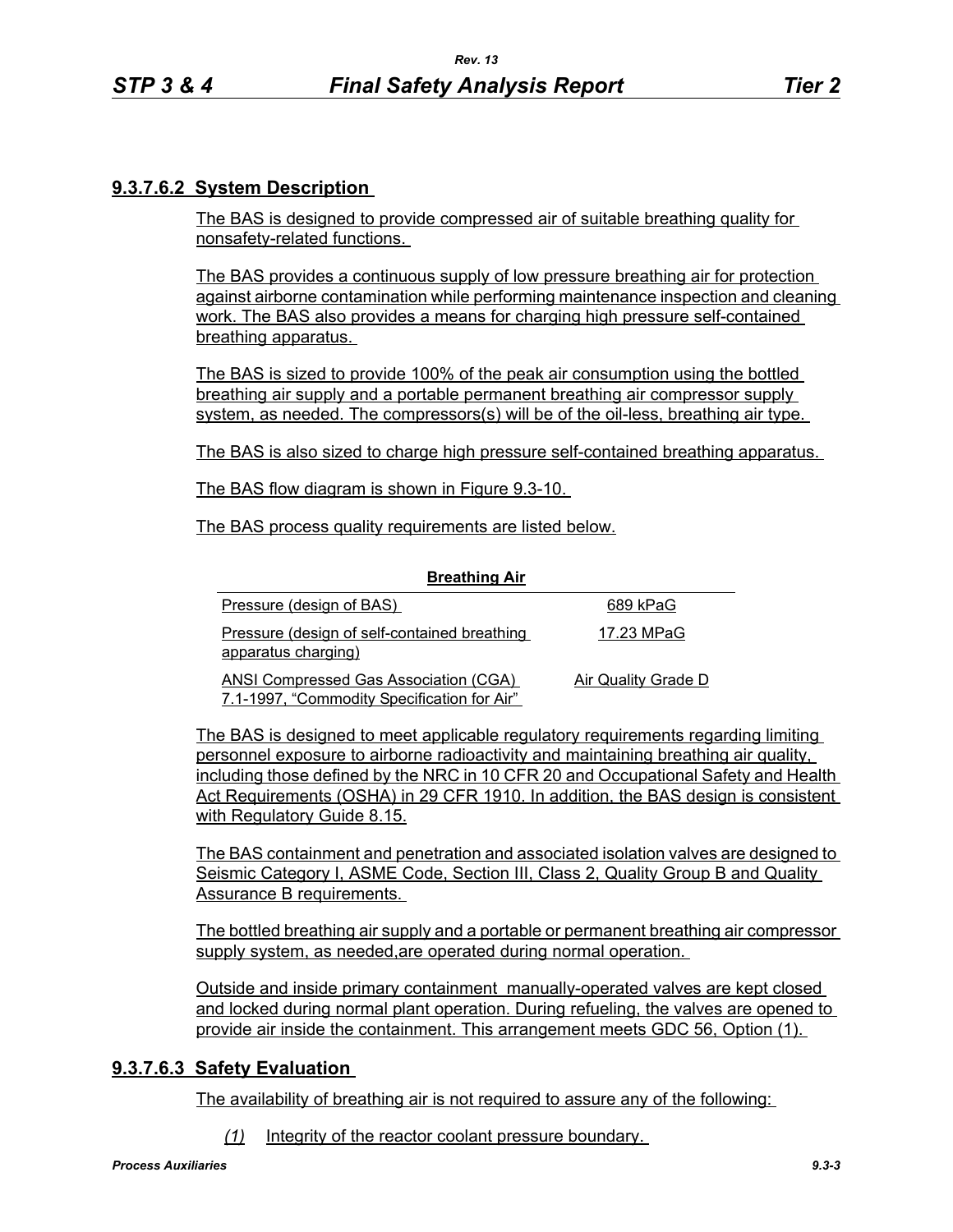- *(2)* Capability to shut down the reactor and maintain it in a safe shutdown condition.
- *(3)* Ability to prevent or mitigate the consequences of accidents which can result in potential offsite exposures comparable to the guideline exposures of 10 CFR 100.

However, the containment penetration and isolation valves associated with the breathing air system are relied upon to maintain the integrity of the containment pressure boundary as discussed in Section 9.3.7.6.1.1. The operability of this containment pressure boundary function is necessary to assure (3) above.

# **9.3.7.6.4 Inspection and Testing Requirements**

The BAS is proved operable by its use during normal plant operation. Portions of the system normally closed to airflow can be tested to ensure system operability and integrity.

### **9.3.7.6.5 Instrumentation Application**

Instrumentation for the BAS is primarily local, consisting of pressure, differential pressure and temperature indication and/or control. Pressure transmitters and pressure switches provide control room pressure indications and alarms. The system is maintained at constant pressure, with local pressure reduction provided as required.

### **9.3.8.2.3 Component Description**

STD DEP 9.3-1

*Drain System components are as follows:*

*(1) Collection Piping— In all area of potential radioactivity contamination, the collection system piping for the liquid system is of stainless steel for embedded and chemical drainage, and carbon steel for suspended drainage. Offsets in the piping are provided, where necessary, for radiation shielding. In general the fabrication and installation of the piping provides for a uniform slope that causes gravity to flow to the appropriate sump. During construction, equipment drain piping is terminated not less than 5 cm above the finished floor or drain receiver at each location where the discharge from equipment is to be collected. The connections to the individual equipment are made after the equipment is installed in its proper location.*

# **9.3.9 Hydrogen Water Chemistry System**

# **9.3.9.2 System Description**

STP DEP 1.1-2

*The HWC System (Figure 9.3-8) is composed of hydrogen and oxygen supply systems, systems to inject hydrogen into the feedwater and oxygen into the offgas and*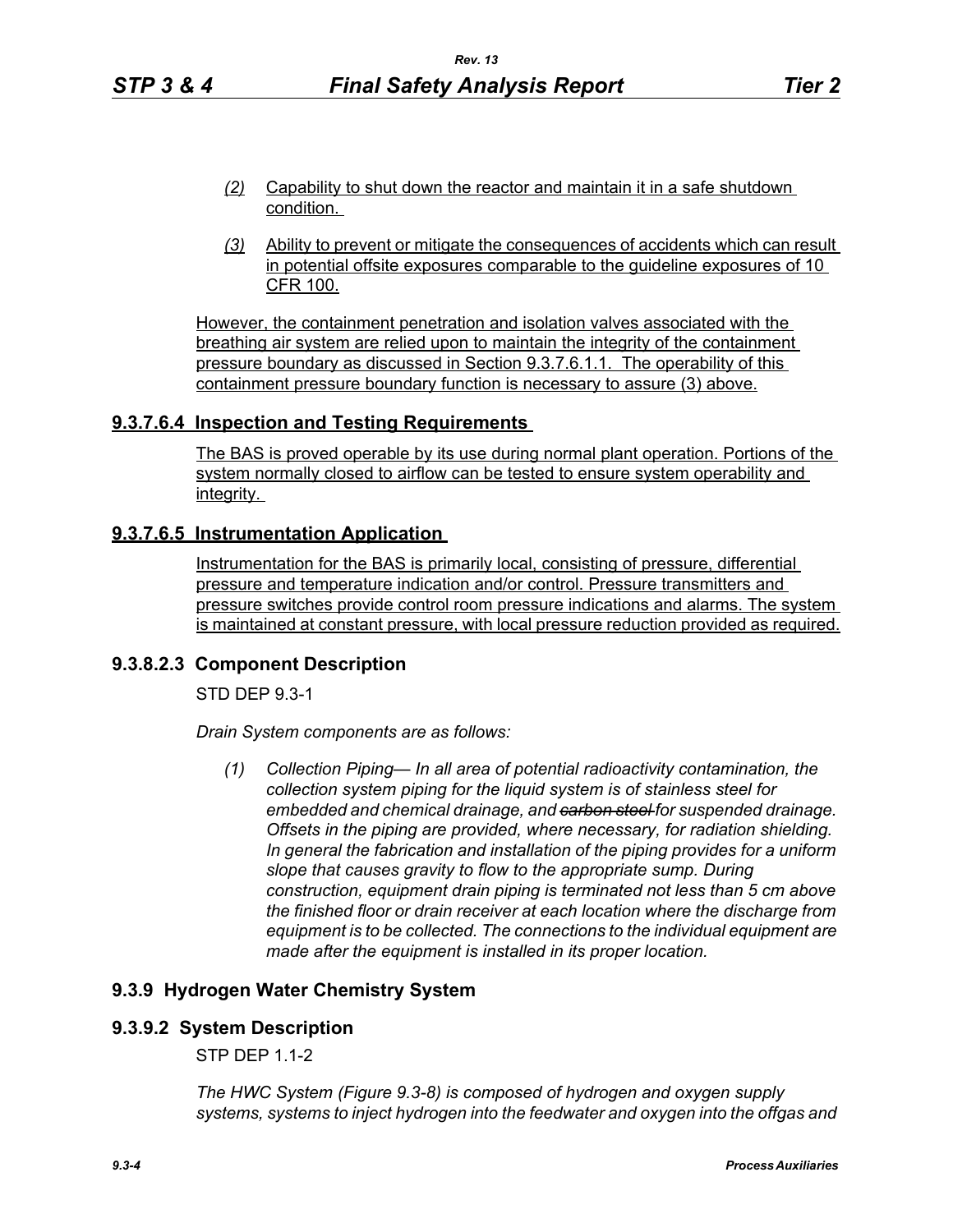*subsystems to monitor the effectiveness of the HWC System. These systems monitor the oxygen levels in the Offgas System and the reactor water.*

*The hydrogen supply system will be site dependent. Hydrogen can be supplied either as a high-pressure gas or as a cryogenic liquid. Hydrogen and oxygen can also be generated on site by the dissociation of water by electrolysis. The HWC hydrogen supply system may be integrated with the generator hydrogen supply system to save the cost of having separate gas storage facilities for both systems. However, bulk hydrogen storage will be located outside but near the Turbine Building*, at least 100m from any safety related building or structure, *as stated in Subsection 10.2.2.2.*

*The oxygen supply system will be site dependent. A single oxygen supply system could be provided to meet the requirements of the HWC System and the condensate Oxygen Injection System described in Subsection 9.3.10.*

### **9.3.12 COL License Information**

#### **9.3.12.4 Radioactive Drain Transfer System**

The following standard supplement addresses COL License Information Item 9.15.

Equipment and floor drain P & I Ds are provided in Figure 9.3-11, Sheets 1 through 22. See Subsection 9.3.8.1.1.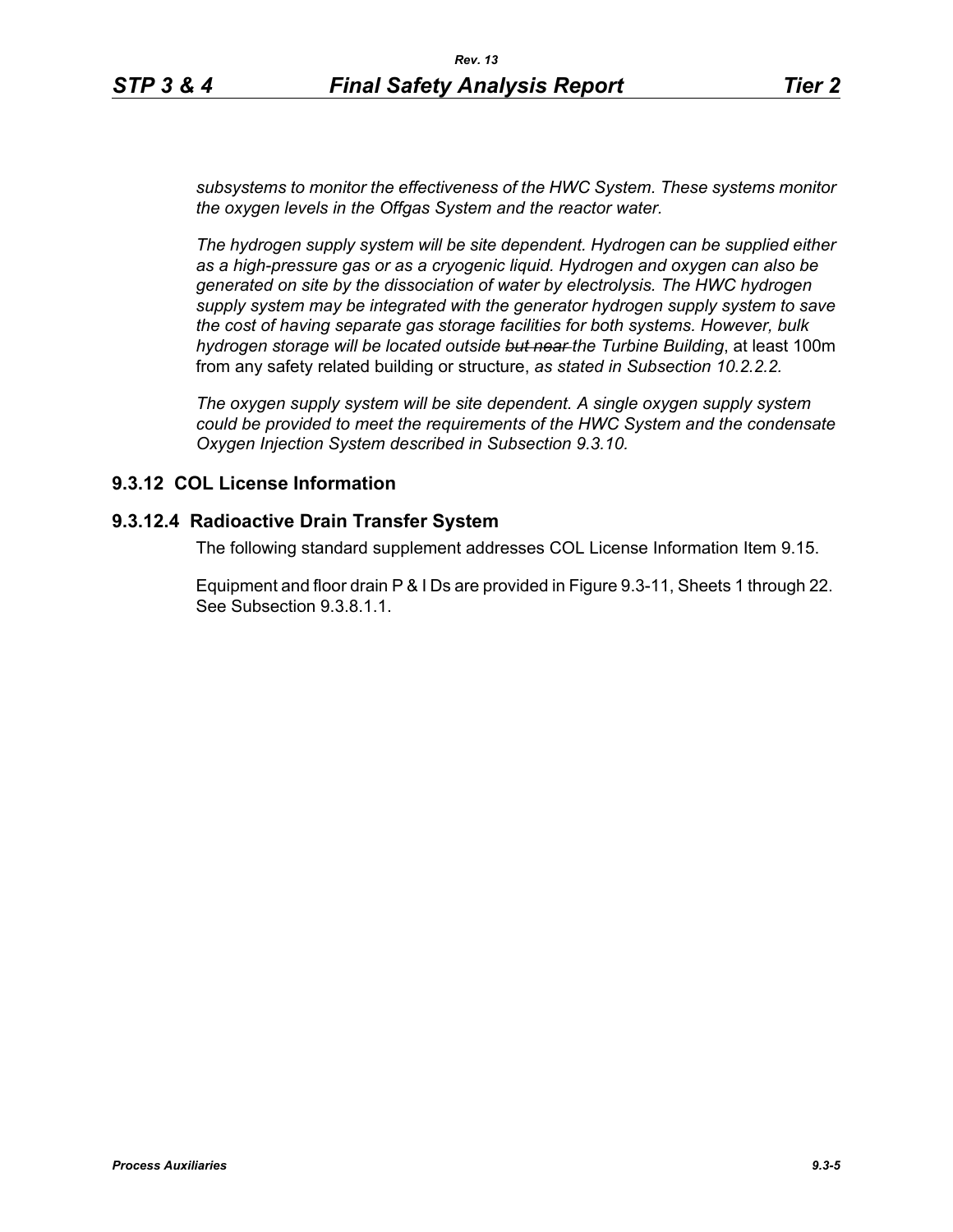| <b>Field</b><br><b>System ID</b>                                     | <b>Instrument</b><br><b>Sensor</b><br><b>Sensor</b> |                            | <b>Indicator</b><br><b>Location</b>                            | <b>Recorder</b><br><b>Location</b> | <b>Instrument</b><br>Range             | <b>Instrument</b><br><b>Accuracy</b> | <b>Recommended Alarm</b><br><b>Setpoints</b> |                  |
|----------------------------------------------------------------------|-----------------------------------------------------|----------------------------|----------------------------------------------------------------|------------------------------------|----------------------------------------|--------------------------------------|----------------------------------------------|------------------|
|                                                                      |                                                     | Location*                  |                                                                |                                    |                                        |                                      | <b>High</b>                                  | <b>High-High</b> |
|                                                                      | Conductivity                                        | Sample Line                | Condensate<br>sample station<br>panel                          | Sample<br>station planel           | 0 to 1 NL<br>$0.1\mu$ S/cm MS          | $±1\%$ FS                            | 0.1 $\mu$ S/cm                               |                  |
| <b>Treated</b><br>condensate<br>combined<br>treatment unit<br>outlet | Oxygen<br>analyzer                                  | Sample<br>$line^{\dagger}$ | Condensate<br>sample station<br>panel                          | Control room                       | 0 to 400250<br>ppb <sup>‡</sup> Oxygen | $+5\%$ FS                            | 200 ppb $O2$                                 |                  |
| Feedwater                                                            | Oxygen<br>analyzer                                  | Sample line                | Condensate<br>sample station                                   | Control room                       | 0 to 250 ppb<br>Oxygen                 | $+5%$ FS                             | 200 ppb $O2$                                 |                  |
|                                                                      | Corrosion<br>products<br>monitor                    | Sample line                | Feedwater<br>sample station                                    | Control room                       | 0 to 1 ppm $f$                         |                                      |                                              |                  |
|                                                                      | Conductivity                                        | Sample line                | Condensate<br>sample station<br>or feedwater<br>sample station | Control room                       | 0 to 1 NL<br>$0.1\mu$ S/cm MS          | $+1\%$ FS                            | $0.1\mu$ S/cm                                |                  |
| Control rod drive<br>water                                           | Oxygen-<br>analyzer                                 | Sample line                | Reactor sample<br>station panel                                | <b>Control room</b>                | 0 to 1000 ppb-<br><b>Oxygen</b>        | +5% FS                               | $200$ ppb $\Theta_2$                         |                  |
|                                                                      | Conductivity                                        | Sample line                | Reactor sample-<br>station panel                               | <b>Control room</b>                | $0$ to $1$ NL<br>$0.1m$ S/cm MS        | +1% FS                               | $0.2m$ S/cm                                  |                  |
| Reactor water<br>cleanup system<br>inlet (high temp) $f$             | Conductivity                                        | Sample line                | Reactor sample<br>station panel                                | Control room                       | 0 to 10 NL<br>$0.1\mu$ S/cm MS         | $±1\%$ FS                            | $0.7 \mu$ S/cm                               | $3.5 \mu$ S/cm   |
|                                                                      | Oxygen<br>analyzer                                  | Sample line                | Reactor sample<br>station panel                                | Control room                       | 0 to 10 ppm<br>Oxygen                  | $+5%$ FS                             |                                              |                  |

**Process Auxiliaries** *Process Auxiliaries* 

*Rev. 13*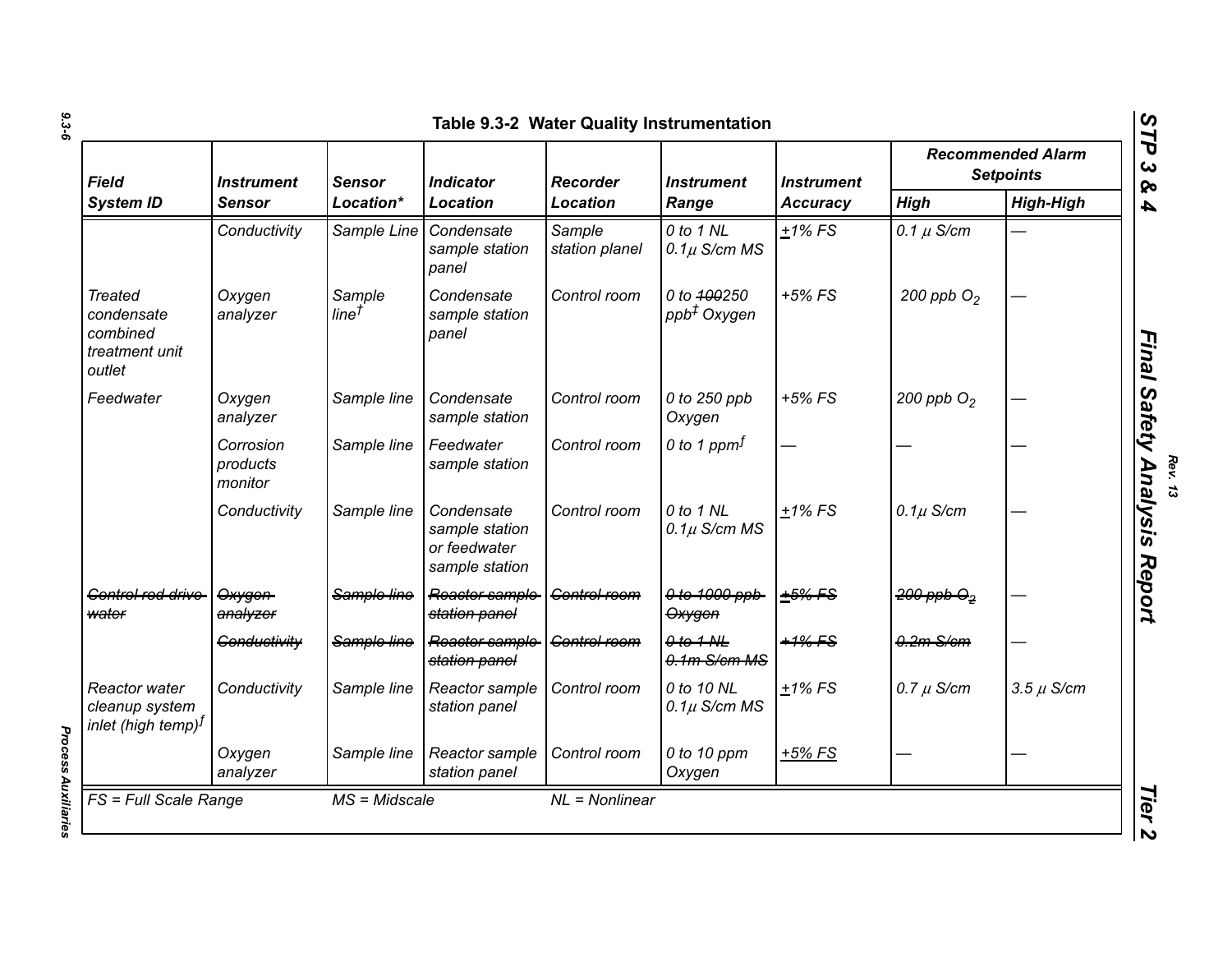| <b>Field</b><br><b>System ID</b>                                                       | <b>Instrument</b>                                                                                            | <b>Sensor</b>             | <b>Indicator</b><br>Recorder<br><b>Location</b>                                                                                                                                                                                                                                                                                                                                                                                                                                                                                                                                                                       |                          | <b>Instrument</b><br>Range      | <b>Instrument</b><br><b>Accuracy</b> | <b>Recommended Alarm</b><br><b>Setpoints</b> |                  |
|----------------------------------------------------------------------------------------|--------------------------------------------------------------------------------------------------------------|---------------------------|-----------------------------------------------------------------------------------------------------------------------------------------------------------------------------------------------------------------------------------------------------------------------------------------------------------------------------------------------------------------------------------------------------------------------------------------------------------------------------------------------------------------------------------------------------------------------------------------------------------------------|--------------------------|---------------------------------|--------------------------------------|----------------------------------------------|------------------|
|                                                                                        | <b>Sensor</b>                                                                                                | Location*                 |                                                                                                                                                                                                                                                                                                                                                                                                                                                                                                                                                                                                                       | <b>Location</b>          |                                 |                                      | <b>High</b>                                  | <b>High-High</b> |
| <b>RHR Heat</b><br><b>Exchanger Outlet</b><br>(3)                                      | Conductivity                                                                                                 | Sample Line   Local Panel |                                                                                                                                                                                                                                                                                                                                                                                                                                                                                                                                                                                                                       | Main control<br>Room     | 0 to 10 NL<br>$1\mu$ S/cm MS    | $±1\%$ FS                            | $3\mu$ S/cm                                  | $10\mu$ S/cm     |
| Condensate<br><b>Transfer Pump</b><br>Outlet                                           | Conductivity                                                                                                 |                           | Sample Line   Condensate<br>Sample Station<br>Panel                                                                                                                                                                                                                                                                                                                                                                                                                                                                                                                                                                   | Sample Station<br>Panel  | 0 to 1 NL<br>$0.1\mu$ S/cm MS   | $+1\%$ FS                            | $0.1\mu$ S/cm                                |                  |
| Suppression<br>Pool Cleanup<br>Outlet                                                  | Conductivity                                                                                                 | Sample Line   Local Panel |                                                                                                                                                                                                                                                                                                                                                                                                                                                                                                                                                                                                                       | Main control<br>Room     | 0 to 1 NL<br>$0.1\mu$ S/cm MS   | $+1\%$ FS                            | $0.1\mu$ S/cm                                | $0.2\mu$ S/cm    |
| <b>LCW Process</b><br>Line                                                             | Conductivity                                                                                                 | Process<br>Line           | <b>Local Panel</b>                                                                                                                                                                                                                                                                                                                                                                                                                                                                                                                                                                                                    | Radwaste<br>Control Room | 0 to 20 NL<br>$0.1\mu$ S/cm MS  | $+1\%$ FS                            |                                              |                  |
| <b>HCW Process</b><br>Line                                                             | Conductivity                                                                                                 | Process<br>Line           | <b>Local Panel</b>                                                                                                                                                                                                                                                                                                                                                                                                                                                                                                                                                                                                    | Radwaste<br>Control Room | 0 to 200 NL<br>$0.1\mu$ S/cm MS | $+1\%$ FS                            |                                              |                  |
| Additional sample lines are in the footnote †                                          |                                                                                                              |                           |                                                                                                                                                                                                                                                                                                                                                                                                                                                                                                                                                                                                                       |                          |                                 |                                      |                                              |                  |
| FS = Full Scale Range                                                                  |                                                                                                              | $MS = Midscale$           |                                                                                                                                                                                                                                                                                                                                                                                                                                                                                                                                                                                                                       | $NL = Nonlinear$         |                                 |                                      |                                              |                  |
| $^\star$<br>ppb = Parts per billion<br>ppm = Parts per million<br>CUW heat exchangers. | for the Offgas System is discussed in Section 11.3.<br>Sample location downstream of oxygen injection point. |                           | The following sampling lines are provided which do not have any instruments, grab sampling only: control rod drive system main stream, high pressure<br>drains, gland steam evaporator drain, TCW heat exchanger outlet, standby liquid control tank, HECW (3), HNCW, LCW sump, HCW sump, HWH,<br>condensate filter outlet (4), condensate demineralizer outlet (6), RCW (12) and all tanks and major process streams in the liquid radwaste system. Sampling<br>One of the two CUW sampling lines (high temp.) takes the sample before the CUW heat exchangers, and the other (low temp.) takes the sample after the |                          |                                 |                                      |                                              |                  |
|                                                                                        |                                                                                                              |                           |                                                                                                                                                                                                                                                                                                                                                                                                                                                                                                                                                                                                                       |                          |                                 |                                      |                                              |                  |

*Rev. 13*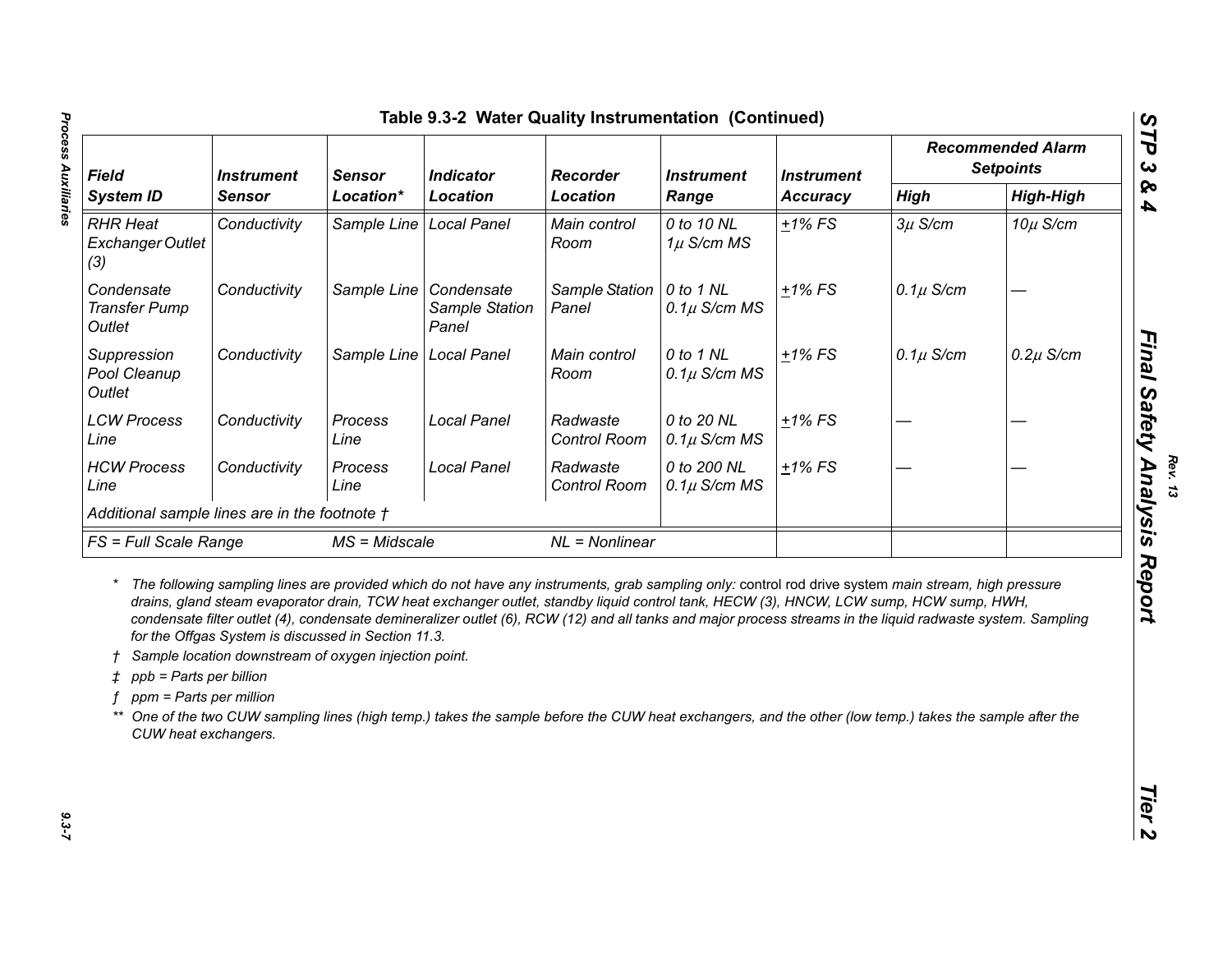

\* VALVE F251 IS LOCATED IN SECONDARY CONTAINMENT.

**Figure 9.3-10 Breathing Air System Flow Diagram**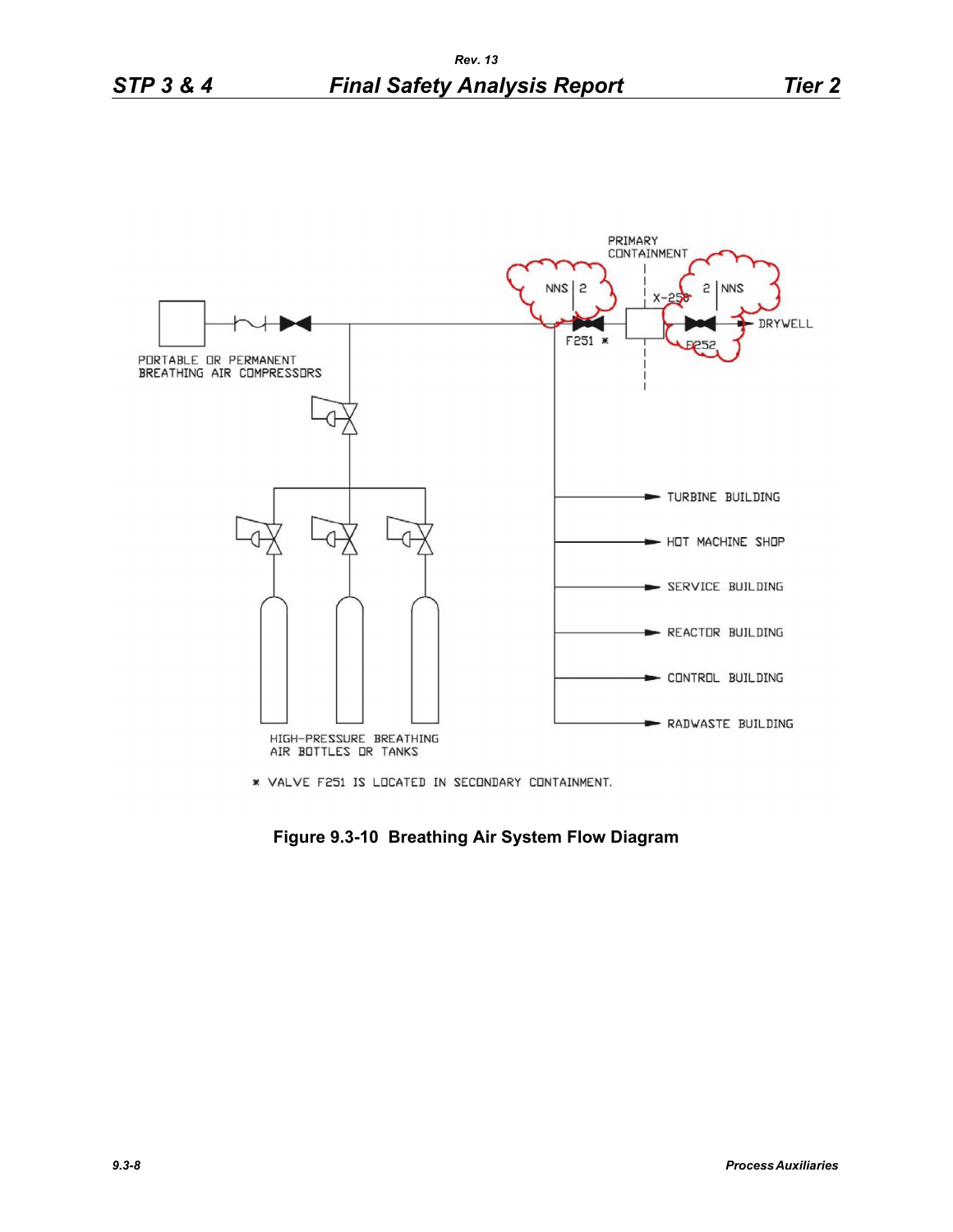**The following figures are located in Chapter 21:**

**Figure 9.3-11 Radioactive Drain Transfer System P&ID (Sheets 1-22)**